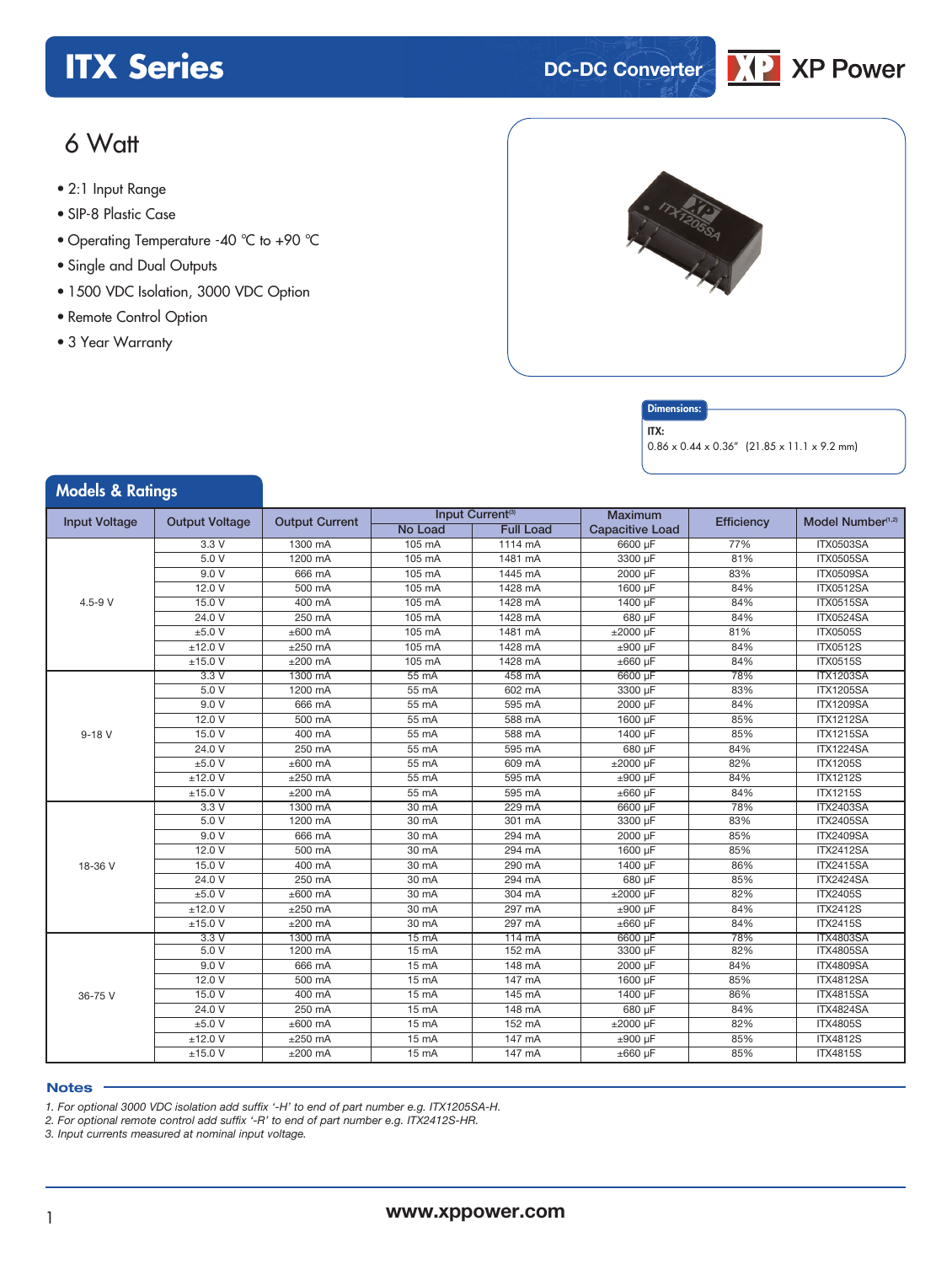# **ITX Series**



Input

| Characteristic         | <b>Minimum</b> | <b>Typical</b> | Maximum | <b>Units</b>   | <b>Notes &amp; Conditions</b>              |
|------------------------|----------------|----------------|---------|----------------|--------------------------------------------|
|                        | 4.5            |                | 9       | <b>VDC</b>     | 5 V nominal                                |
| Input Voltage Range    | 9              |                | 18      | <b>VDC</b>     | 12 V nominal                               |
|                        | 18             |                | 36      | <b>VDC</b>     | 24 V nominal                               |
|                        | 36             |                | 75      | <b>VDC</b>     | 48 V nominal                               |
| Input Current          |                |                |         |                | See Models and Ratings table               |
| Input Reflected Ripple |                |                | 30      | mA pk-pk       | Through 12 µH inductor and 47 µF capacitor |
|                        |                |                | 15      | VDC for 100 ms | 5 V models                                 |
| Input Surge            |                |                | 25      | VDC for 100 ms | 12 V models                                |
|                        |                |                | 50      | VDC for 100 ms | 24 V models                                |
|                        |                |                | 100     | VDC for 100 ms | 48 V models                                |
| Input Filter           | Capacitor      |                |         |                |                                            |

| <b>Output</b>                   |                |                |                |               |                                                                                                         |
|---------------------------------|----------------|----------------|----------------|---------------|---------------------------------------------------------------------------------------------------------|
| Characteristic                  | <b>Minimum</b> | <b>Typical</b> | <b>Maximum</b> | <b>Units</b>  | <b>Notes &amp; Conditions</b>                                                                           |
| Output Voltage                  |                |                |                |               | See Models and Ratings table                                                                            |
| Output Voltage Balance          |                |                | ±2             | $\%$          | Dual output models                                                                                      |
| Initial Set Accuracy            |                |                | ±1             | $\%$          |                                                                                                         |
| Minimum Load                    | 0              |                |                | A             |                                                                                                         |
| Line Regulation                 |                |                | ±0.2           | %             |                                                                                                         |
| Load Regulation                 |                |                | ±1             | $\%$          | From 0-100%                                                                                             |
| <b>Cross Regulation</b>         |                |                | ±5.0           | $\frac{0}{0}$ | Dual output models when one load is varied between 25% and<br>100% and the other is fixed at 100% load  |
| Start Up Delay                  |                | 30             |                | ms            |                                                                                                         |
| Ripple and Noise                |                |                | 75             | mV pk-pk      | 20 MHz bandwidth, measured using 0.1 µF capacitor                                                       |
| <b>Transient Response</b>       |                |                | 3              | % deviation   | Recovery to within 1% in 500 us for a 25% load change (5%<br>max. deviation for 3.3 & 5 V models)       |
| <b>Short Circuit Protection</b> |                |                |                |               | Continuous, with auto recovery                                                                          |
| Maximum Capacitive Load         |                |                |                |               | See Models and Ratings table                                                                            |
| <b>Temperature Coefficient</b>  |                |                | 0.02           | $%$ $C$       |                                                                                                         |
| Remote On/Off                   |                |                |                |               | Optional by adding suffix -R to model number, On: 2-4 mA via 1 k $\Omega$ resistor into pin 3, WRT -Vin |

| General                      |                 |                |                |                  |                                                                                                 |
|------------------------------|-----------------|----------------|----------------|------------------|-------------------------------------------------------------------------------------------------|
| Characteristic               | <b>Minimum</b>  | <b>Typical</b> | <b>Maximum</b> | <b>Units</b>     | <b>Notes &amp; Conditions</b>                                                                   |
| Efficiency                   |                 |                |                |                  | See Models and Ratings table                                                                    |
| Isolation: Input to Output   |                 |                | 1500           | <b>VDC</b>       | For optional high isolation versions, 3000 VDC input to<br>output add suffix -H to model number |
| <b>Switching Frequency</b>   | 0.1             |                | 1.5            | MHz              | Variable                                                                                        |
| <b>Isolation Resistance</b>  | 10 <sup>9</sup> |                |                | Ω                |                                                                                                 |
| <b>Isolation Capacitance</b> |                 |                | 50             | pF               | Input to output                                                                                 |
| Power Density                |                 |                | 44             | Win <sup>3</sup> |                                                                                                 |
| Mean Time Between Failure    | 770             |                |                | kHrs             | MIL-HDBK-217F, +25 °C GB                                                                        |
| Weight                       |                 | 0.011(4.8)     |                | Ib(g)            |                                                                                                 |

### **Environmental**

| Characteristic               | <b>Minimum</b> | <b>Typical</b> | <b>Maximum</b> | <b>Units</b> | <b>Notes &amp; Conditions</b>                                                                                                                                                        |
|------------------------------|----------------|----------------|----------------|--------------|--------------------------------------------------------------------------------------------------------------------------------------------------------------------------------------|
| <b>Operating Temperature</b> | $-40$          |                | $+90$          | °C           | Derate from 100% load at $+65$ °C to 20% load at 90 °C.<br>for all models except $5 \text{ V}$ and $\pm 5 \text{ V}$ models: derate from<br>100% load at 55 °C to 20% load at 90 °C) |
| Storage Temperature          | $-55$          |                | $+125$         | ℃            |                                                                                                                                                                                      |
| Case Temperature             |                |                | $+105$         | ℃            |                                                                                                                                                                                      |
| <b>Operating Humidity</b>    |                |                | 95             | % RH         | Non-condensing                                                                                                                                                                       |
| Cooling                      |                |                |                |              | Natural convection                                                                                                                                                                   |